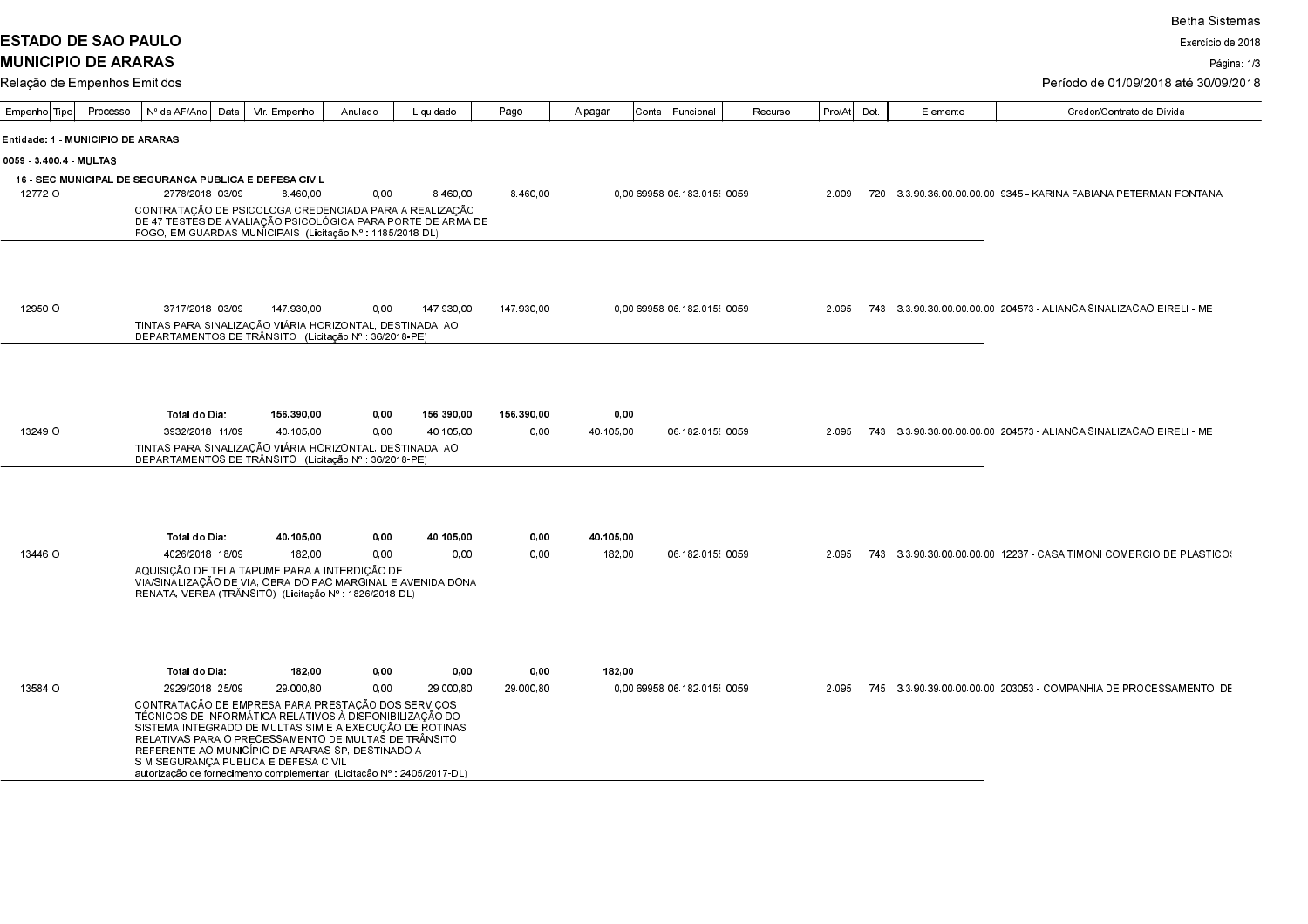**ESTADO DE SAO PAULO** 

Exercício de 2018

Página: 2/3

Período de 01/09/2018 até 30/09/2018

| Empenho Tipo                                                  | Processo                                                                                                                                                                             |             | Nº da AF/Ano | Data            |  | Vir. Empenho                         | Anulado |      | Liquidado                                                                  | Pago |           | A pagar                                                         | ∣Conta                      | Funcional        | Recurso | Pro/At | Dot. | Elemento | Credor/Contrato de Dívida                                           |
|---------------------------------------------------------------|--------------------------------------------------------------------------------------------------------------------------------------------------------------------------------------|-------------|--------------|-----------------|--|--------------------------------------|---------|------|----------------------------------------------------------------------------|------|-----------|-----------------------------------------------------------------|-----------------------------|------------------|---------|--------|------|----------|---------------------------------------------------------------------|
|                                                               | Entidade: 1 - MUNICIPIO DE ARARAS                                                                                                                                                    |             |              |                 |  |                                      |         |      |                                                                            |      |           |                                                                 |                             |                  |         |        |      |          |                                                                     |
| <b>0059 34004 MULTAS</b>                                      |                                                                                                                                                                                      |             |              |                 |  |                                      |         |      |                                                                            |      |           |                                                                 |                             |                  |         |        |      |          |                                                                     |
| <b>16 - SEC MUNICIPAL DE SEGURANCA PUBLICA E DEFESA CIVIL</b> |                                                                                                                                                                                      |             |              |                 |  |                                      |         |      |                                                                            |      |           |                                                                 |                             |                  |         |        |      |          |                                                                     |
| 13586 O                                                       | 2032/2018 25/09<br>12 854 70<br>0.00<br>12 854 70<br>12 854 70<br>0.00 69958 06 182 015  0059<br>2.094<br>Refeição acondicionada em marmitex de isopor com divisória (Licitação Nº : |             |              |                 |  |                                      |         |      |                                                                            |      |           | 736 3 3 90 39 00 00 00 00 11529 - RESTAURANTE REI DO RANGO LTDA |                             |                  |         |        |      |          |                                                                     |
|                                                               | 16/2018-PR)                                                                                                                                                                          |             |              |                 |  |                                      |         |      |                                                                            |      |           |                                                                 |                             |                  |         |        |      |          |                                                                     |
|                                                               |                                                                                                                                                                                      |             |              |                 |  |                                      |         |      |                                                                            |      |           |                                                                 |                             |                  |         |        |      |          |                                                                     |
|                                                               |                                                                                                                                                                                      |             |              |                 |  |                                      |         |      |                                                                            |      |           |                                                                 |                             |                  |         |        |      |          |                                                                     |
| 13587 O                                                       |                                                                                                                                                                                      |             |              | 2031/2018 25/09 |  | 22.006.40                            |         | 0,00 | 22.006,40                                                                  |      | 22.006.40 |                                                                 | 0.00 69958 06 181 015 0059  |                  |         | 2.093  |      |          | 730 3 3 90 39 00 00 00 00 11529 - RESTAURANTE REI DO RANGO LTDA     |
|                                                               |                                                                                                                                                                                      |             |              |                 |  |                                      |         |      | Refeição acondicionada em marmitex de isopor com divisória (Licitação Nº : |      |           |                                                                 |                             |                  |         |        |      |          |                                                                     |
|                                                               |                                                                                                                                                                                      | 16/2018-PR) |              |                 |  |                                      |         |      |                                                                            |      |           |                                                                 |                             |                  |         |        |      |          |                                                                     |
|                                                               |                                                                                                                                                                                      |             |              |                 |  |                                      |         |      |                                                                            |      |           |                                                                 |                             |                  |         |        |      |          |                                                                     |
|                                                               |                                                                                                                                                                                      |             |              |                 |  |                                      |         |      |                                                                            |      |           |                                                                 |                             |                  |         |        |      |          |                                                                     |
|                                                               |                                                                                                                                                                                      |             |              | Total do Dia:   |  | 63 861 90                            |         | 0,00 | 63 861 90                                                                  |      | 63 861,90 |                                                                 | 0,00                        |                  |         |        |      |          |                                                                     |
| 13860 O                                                       |                                                                                                                                                                                      |             |              | 28/09           |  | 13.884.71                            |         | 0,00 | 13.884.71                                                                  |      | 13.884.71 |                                                                 | 0.00 69622 06 182 015  0059 |                  |         |        |      |          | 2.095 740 3.1.90.11.00.00.00.00 592 - FOLHA DE PAGAMENTO            |
|                                                               |                                                                                                                                                                                      |             |              |                 |  | FOLHA DE PAGAMENTO REF SETEMBRO/2018 |         |      |                                                                            |      |           |                                                                 |                             |                  |         |        |      |          |                                                                     |
|                                                               |                                                                                                                                                                                      |             |              |                 |  |                                      |         |      |                                                                            |      |           |                                                                 |                             |                  |         |        |      |          |                                                                     |
|                                                               |                                                                                                                                                                                      |             |              |                 |  |                                      |         |      |                                                                            |      |           |                                                                 |                             |                  |         |        |      |          |                                                                     |
| 13861 O                                                       |                                                                                                                                                                                      |             |              | 28/09           |  | 1.405.78                             |         | 0.00 | 1.405,78                                                                   |      | 1.405,78  |                                                                 | 0,00 69622 06 182 015 0059  |                  |         |        |      |          | 2.095 740 3.1.90.11.00.00.00.00 592 - FOLHA DE PAGAMENTO            |
|                                                               |                                                                                                                                                                                      |             |              |                 |  | FOLHA DE PAGAMENTO REF SETEMBRO/2018 |         |      |                                                                            |      |           |                                                                 |                             |                  |         |        |      |          |                                                                     |
|                                                               |                                                                                                                                                                                      |             |              |                 |  |                                      |         |      |                                                                            |      |           |                                                                 |                             |                  |         |        |      |          |                                                                     |
|                                                               |                                                                                                                                                                                      |             |              |                 |  |                                      |         |      |                                                                            |      |           |                                                                 |                             |                  |         |        |      |          |                                                                     |
|                                                               |                                                                                                                                                                                      |             |              |                 |  |                                      |         |      |                                                                            |      |           |                                                                 |                             |                  |         |        |      |          |                                                                     |
| 13862 O                                                       |                                                                                                                                                                                      |             |              | 28/09           |  | 1.259.39                             |         | 0,00 | 1.259,39                                                                   |      | 1.259.39  |                                                                 | 0.00 69622 06 182 015  0059 |                  |         | 2.095  |      |          | 740 3.1.90.11.00.00.00.00 592 FOLHA DE PAGAMENTO                    |
|                                                               |                                                                                                                                                                                      |             |              |                 |  | FOLHA DE PAGAMENTO REF SETEMBRO/2018 |         |      |                                                                            |      |           |                                                                 |                             |                  |         |        |      |          |                                                                     |
|                                                               |                                                                                                                                                                                      |             |              |                 |  |                                      |         |      |                                                                            |      |           |                                                                 |                             |                  |         |        |      |          |                                                                     |
|                                                               |                                                                                                                                                                                      |             |              |                 |  |                                      |         |      |                                                                            |      |           |                                                                 |                             |                  |         |        |      |          |                                                                     |
| 13863 O                                                       |                                                                                                                                                                                      |             |              | 28/09           |  | 3.257.42                             |         | 0.00 | 3.257.42                                                                   |      | 3.257.42  |                                                                 | 0.00 69622 06 182 015  0059 |                  |         | 2.095  |      |          | 742 3.1.90.16.00.00.00.00 592 FOLHA DE PAGAMENTO                    |
|                                                               |                                                                                                                                                                                      |             |              |                 |  | FOLHA DE PAGAMENTO REF SETEMBRO/2018 |         |      |                                                                            |      |           |                                                                 |                             |                  |         |        |      |          |                                                                     |
|                                                               |                                                                                                                                                                                      |             |              |                 |  |                                      |         |      |                                                                            |      |           |                                                                 |                             |                  |         |        |      |          |                                                                     |
|                                                               |                                                                                                                                                                                      |             |              |                 |  |                                      |         |      |                                                                            |      |           |                                                                 |                             |                  |         |        |      |          |                                                                     |
|                                                               |                                                                                                                                                                                      |             |              |                 |  |                                      |         |      |                                                                            |      |           |                                                                 |                             |                  |         |        |      |          |                                                                     |
| 14025 O                                                       |                                                                                                                                                                                      |             |              | 28/09           |  | 514.50                               |         | 0.00 | 514,50<br>ASSISTENCIA MEDICO/HOSPITALAR - FOLHA DE PAGAMENTO MES DE        |      | 0.00      |                                                                 | 514,50                      | 06.182.015 {0059 |         | 2.095  |      |          | 745 3.3 90.39.00.00.00.00 744 - IRMANDADE DA SANTA CASA DE MISERICO |
|                                                               |                                                                                                                                                                                      |             |              | SETEMBRO/2018   |  |                                      |         |      |                                                                            |      |           |                                                                 |                             |                  |         |        |      |          |                                                                     |
|                                                               |                                                                                                                                                                                      |             |              |                 |  |                                      |         |      |                                                                            |      |           |                                                                 |                             |                  |         |        |      |          |                                                                     |